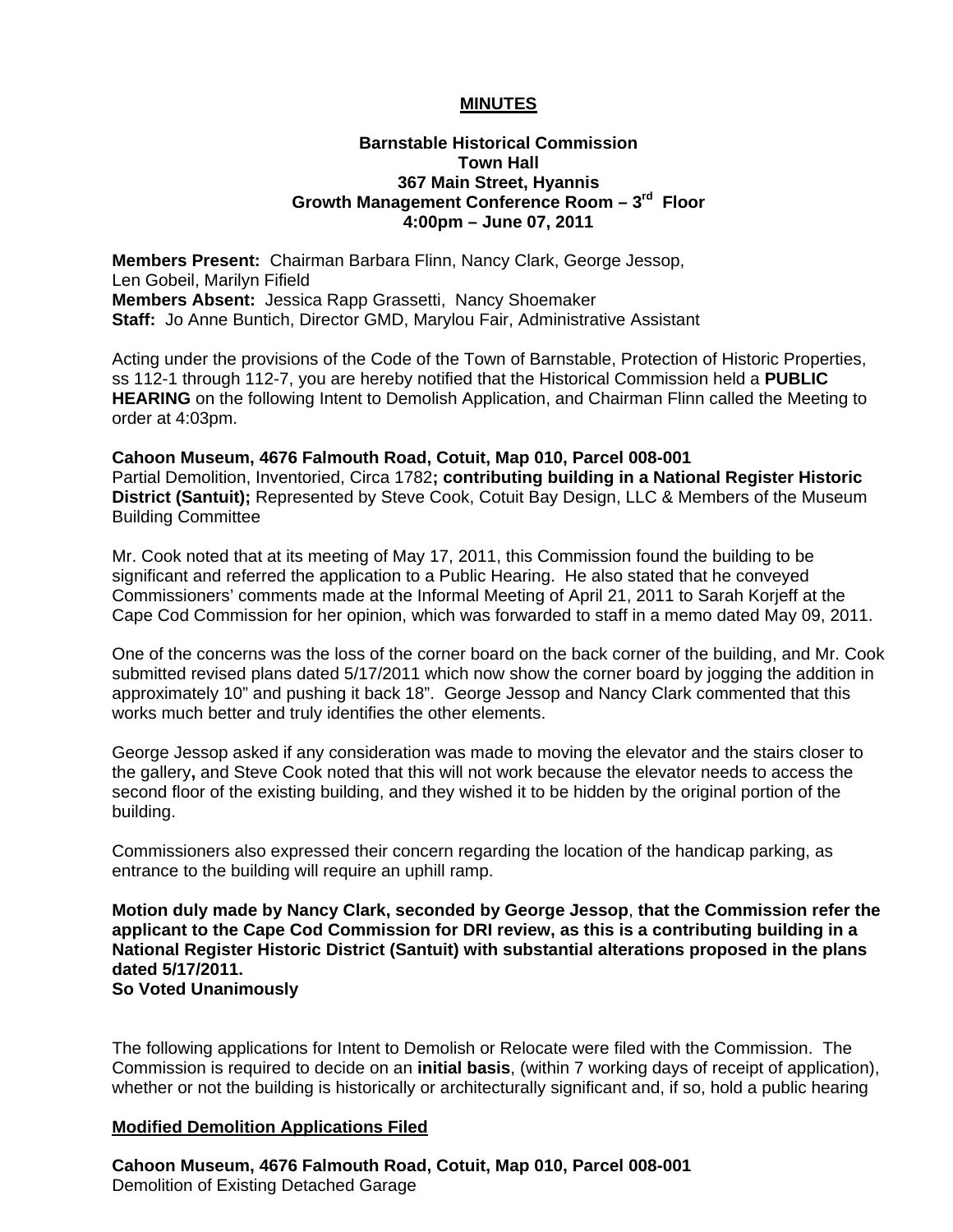## Represented by Steve Cook, Cotuit Bay Design, LLC

Steve Cook described the building as a one-car garage that is currently used for storage. The existing location is proposed for alterations to the driveway, with parking spaces added for staff. Mr. Cook stated that the garage was built in 1945. George Jessop asked if any attempt has been made to move the garage or to find another location on the property. Steve Cook confirmed he has spoken to Bob Hayden Movers to see if it can be moved or if it would be worth anything to someone, and is awaiting a response.

**Motion duly made by Len Gobeil and seconded by Nancy Clark that this Commission finds that the building is not historically or architecturally significant and recommends demolition or relocation.** 

**So Voted Unanimously** 

#### **Demolition Applications Filed**

#### **Michelsen, Franklin, 206 School Street, Cotuit, Map 020, Parcel 140**

Partial Demolition, Inventoried, Built 1904

Represented by Tim Peirson

Mr. Peirson explained that the owner wishes to construct an addition at the rear of the house to add more living space, approximately 600 square feet. Addition will be 15' x 26' within the roof lines of the back of the house and will be constructed straight off the back, and design will mirror what exists currently. A discussion took place as to the possibility that the proposed addition is to be added to a previous addition. Although this is a possibility, a definite age of this portion of the structure could not be confirmed, with the consensus that this is perhaps a newer addition and not over 75 years of age.

**Motion duly made by George Jessop and seconded by Len Gobeil that this Commission finds that the portion of the structure to be added onto is not historically or architecturally significant and recommends partial demolition. So Voted Unanimously** 

#### **CPA / Updates**

#### **CPA Update – Marilyn Fifield**

Marilyn Fifield reported that Town Council recently approved CPA funding for the Ice House at the Cotuit Historical Society, the Sturgis Library and the Marstons Mills Historical Society.

#### **Paine Black House – RFP Update**

Although a report in the *Barnstable Patriot* indicated that there was one submission for the Paine Black House Request for Proposals, no other information was available at this time.

#### **Recommendations of the Nominating Committee**

Len Gobeil noted that the Nominating Committee of Len Gobeil and George Jessop met on May 5, 2011, and respectfully submits the following nominations for the slate: Chair – Jessica Rapp Grassetti Vice Chair – George Jessop Clerk – Marilyn Fifield

# **Motion duly made by Nancy Clark and seconded by Marilyn Fifield to accept the nominations for the slate.**

**So Voted Unanimously**